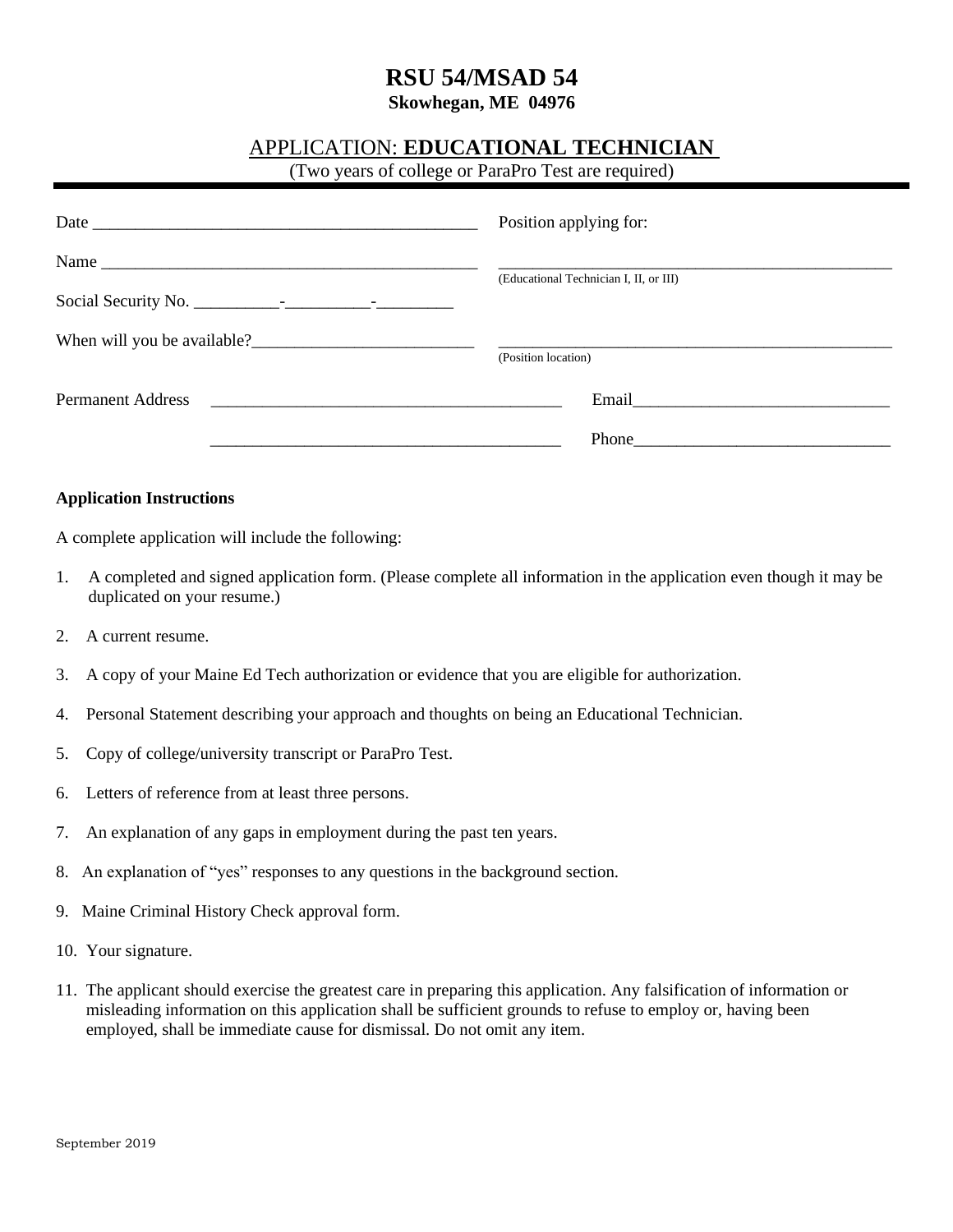| EDUCATION: Starting with high school, list any schools or colleges you may have attended.            |                                                      |          |           |
|------------------------------------------------------------------------------------------------------|------------------------------------------------------|----------|-----------|
|                                                                                                      |                                                      | Dates    | Degree or |
| School Attended                                                                                      | Address                                              | Attended | Diploma   |
|                                                                                                      |                                                      |          |           |
|                                                                                                      |                                                      |          |           |
|                                                                                                      |                                                      |          |           |
|                                                                                                      |                                                      |          |           |
|                                                                                                      |                                                      |          |           |
|                                                                                                      | Are you Highly Qualified per NCLB for this position? |          |           |
|                                                                                                      |                                                      |          |           |
|                                                                                                      |                                                      |          |           |
|                                                                                                      |                                                      |          |           |
| SPECIAL SKILLS:                                                                                      |                                                      |          |           |
|                                                                                                      |                                                      |          |           |
| With which computer programs and office machines are you familiar?                                   |                                                      |          |           |
|                                                                                                      |                                                      |          |           |
|                                                                                                      |                                                      |          |           |
| What other special skills do you have or licenses do you hold that may be relevant to this position? |                                                      |          |           |
|                                                                                                      |                                                      |          |           |
|                                                                                                      |                                                      |          |           |
|                                                                                                      |                                                      |          |           |
|                                                                                                      |                                                      |          |           |
|                                                                                                      |                                                      |          |           |

EXPERIENCE: Please list all previous employment starting with the most recent job held. Use separate page if necessary. Please account for any gaps in employment during the past ten years on a separate sheet of paper.

| To<br>From<br>(month/year) | Position | Duties | Employer (include telephone number) |
|----------------------------|----------|--------|-------------------------------------|
| to                         |          |        |                                     |
| to                         |          |        |                                     |
| to                         |          |        |                                     |
| to                         |          |        |                                     |
| to                         |          |        |                                     |
| to                         |          |        |                                     |
| to                         |          |        |                                     |
| to                         |          |        |                                     |
| to                         |          |        |                                     |

#### BACKGROUND:

| Have you ever been disciplined, discharged, or asked to resign from a prior position?                                                              | Yes    | No              |
|----------------------------------------------------------------------------------------------------------------------------------------------------|--------|-----------------|
| Have you ever resigned from a prior position after a complaint had been received against you or<br>your conduct was under investigation or review? | Yes    | $\rm{No}$ $\_\$ |
| Has your contract in a prior position ever been non-renewed?                                                                                       | Yes No |                 |
| Have you ever been charged with or investigated for sexual abuse or hards ment of another person? Yes _____ No _____                               |        |                 |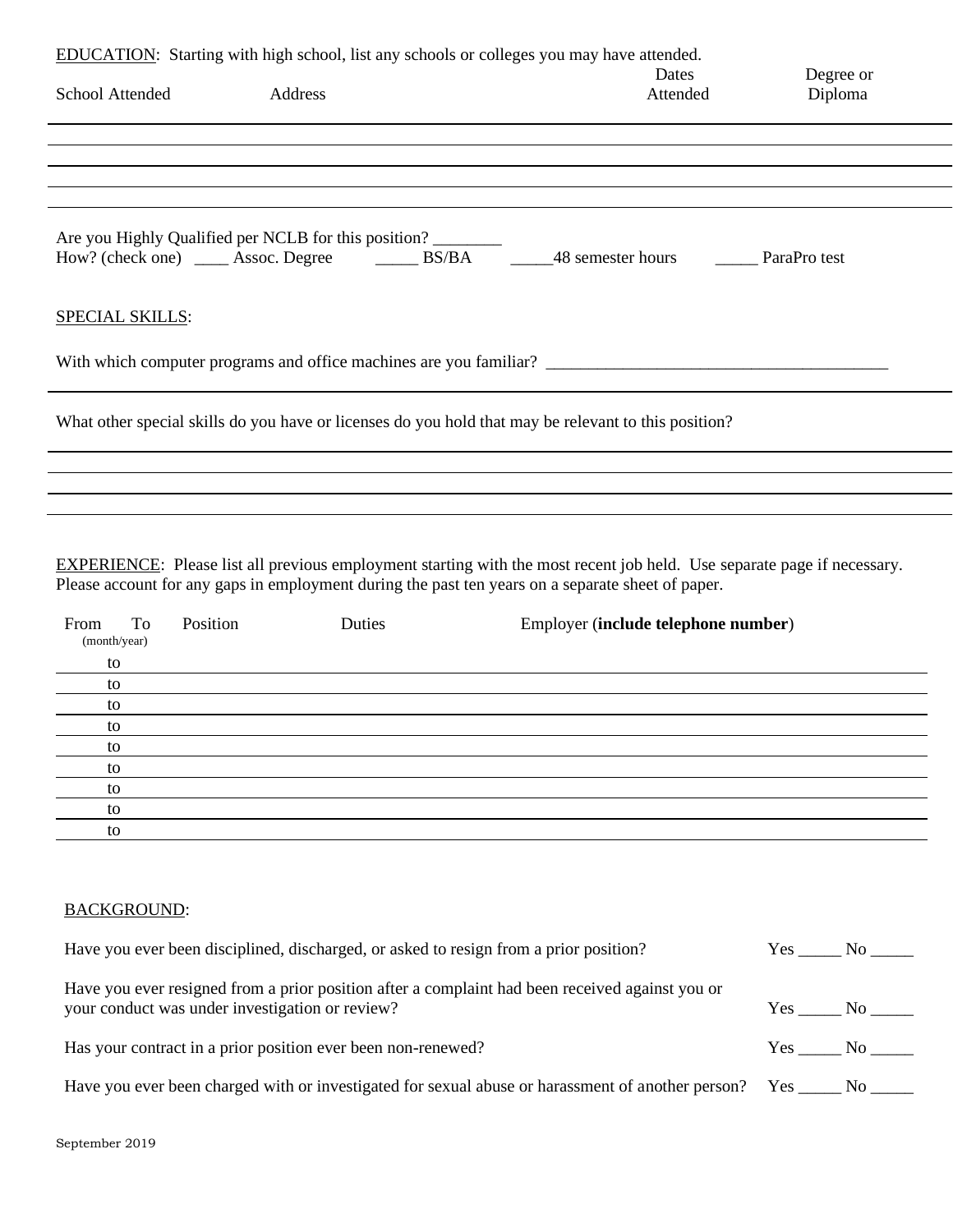| Have you ever been convicted of a crime (other than a minor traffic offense)?                                                                                                                                                                                                                              | Yes No |                      |
|------------------------------------------------------------------------------------------------------------------------------------------------------------------------------------------------------------------------------------------------------------------------------------------------------------|--------|----------------------|
| Have you ever entered a plea of guilty or "no contest" (nolo contendere) to any crime (other than a<br>minor traffic offense)?                                                                                                                                                                             | Yes No |                      |
| Have you ever had a professional license or certificate suspended or revoked in any state, or have<br>you ever voluntarily surrendered, temporarily or permanently, a professional license or certificate in<br>any state?                                                                                 | Yes    | No.                  |
| Has any court ever deferred, filed or dismissed proceedings without a finding of guilty and required<br>that you pay a fine, penalty or court costs and/or imposed a requirement as to your behavior or<br>conduct for a period of time in connection with any crime (other than a minor traffic offense)? | Yes    | No the North Street. |

If you have answered YES to any of the previous questions, provide full details below, including, with respect to court actions, the date, offense in question, and the address of the court involved. Use additional sheets if necessary. Conviction or other disposition of a crime is not necessarily an automatic bar to employment.

REFERENCES: List three, two of whom are most recent supervisors, who can comment on your ability and whom we may contact. Name Position **Position** Address Address Telephone

My signature below constitutes authorization to check my employment history, including without limitation, criminal arrest and conviction record checks, reference checks, and release of investigatory information possessed by any state, local or federal agency. I further authorize those persons, agencies or entities that RSU 54/MSAD 54 contacts in connection with my employment application to fully provide RSU 54/MSAD 54 any information on the matters set forth above. I expressly waive in connection with any request for or provision of such information, any claims, including without limitation, defamation, emotional distress, invasion of privacy, or interference with contractual relations that I might otherwise have against RSU 54/MSAD 54, its agents and officials, or against any provider of such information.

I understand that information submitted in and with this application may be disclosed to a screening and/or interviewing committee, which may include board members, administrators, other staff, and members of the community. I give my consent to this disclosure.

Signature/Date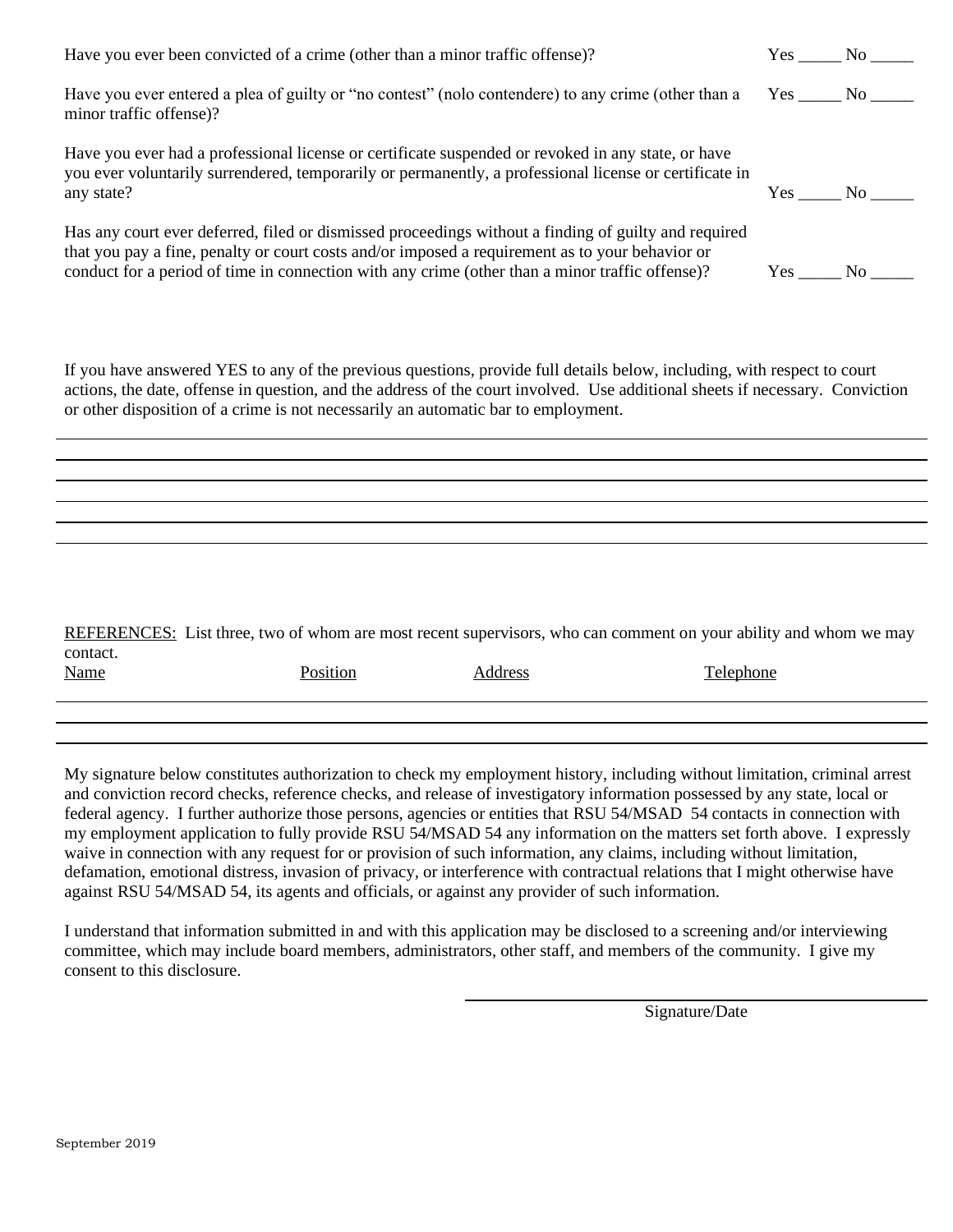APPLICATION FOR EDUCATIONAL TECHNICIAN CHECK LIST: The completed employment application cannot be evaluated unless all of the following materials have been provided:

| Application form fully completed                                |
|-----------------------------------------------------------------|
| Gaps in employment during the past ten years explained          |
| YES to any of the questions in the Background section explained |
| Application signed                                              |
|                                                                 |

NOTE: ALL APPLICATION MATERIALS BECOME THE PROPERTY OF RSU 54/MSAD 54. NONE WILL BE RETURNED. PROVIDING ANY FALSE OR MISLEADING INFORMATION ON THIS APPLICATION OR IN THE APPLICATION OR EMPLOYMENT SCREENING PROCESS SHALL BE FULLY SUFFICIENT GROUNDS TO REFUSE TO EMPLOY THE APPLICANT OR, IF THE APPLICANT HAS BEEN EMPLOYED, TO IMMEDIATELY DISMISS THE APPLICANT/EMPLOYEE.

How did you become aware of this vacancy? Check all that apply.

| ServingSchools.com | Other online service | RSU 54/MSAD 54 webpage |
|--------------------|----------------------|------------------------|
| Portland newspaper | Bangor newspaper     | Local newspaper        |
| Posting            | Word of mouth        |                        |

Please return this completed application and requested materials to:

**RSU 54/MSAD 54 Superintendent's Office Application Department 196 W. Front St. Skowhegan, ME 04976 207-474-9508 Fax: 207-474-7422 http://www.msad54.org**

#### **E.O.E.**

RSU 54/MSAD 54 does not discriminate in the operation of its educational and employment policies and will honor all appropriate laws relative to discrimination.